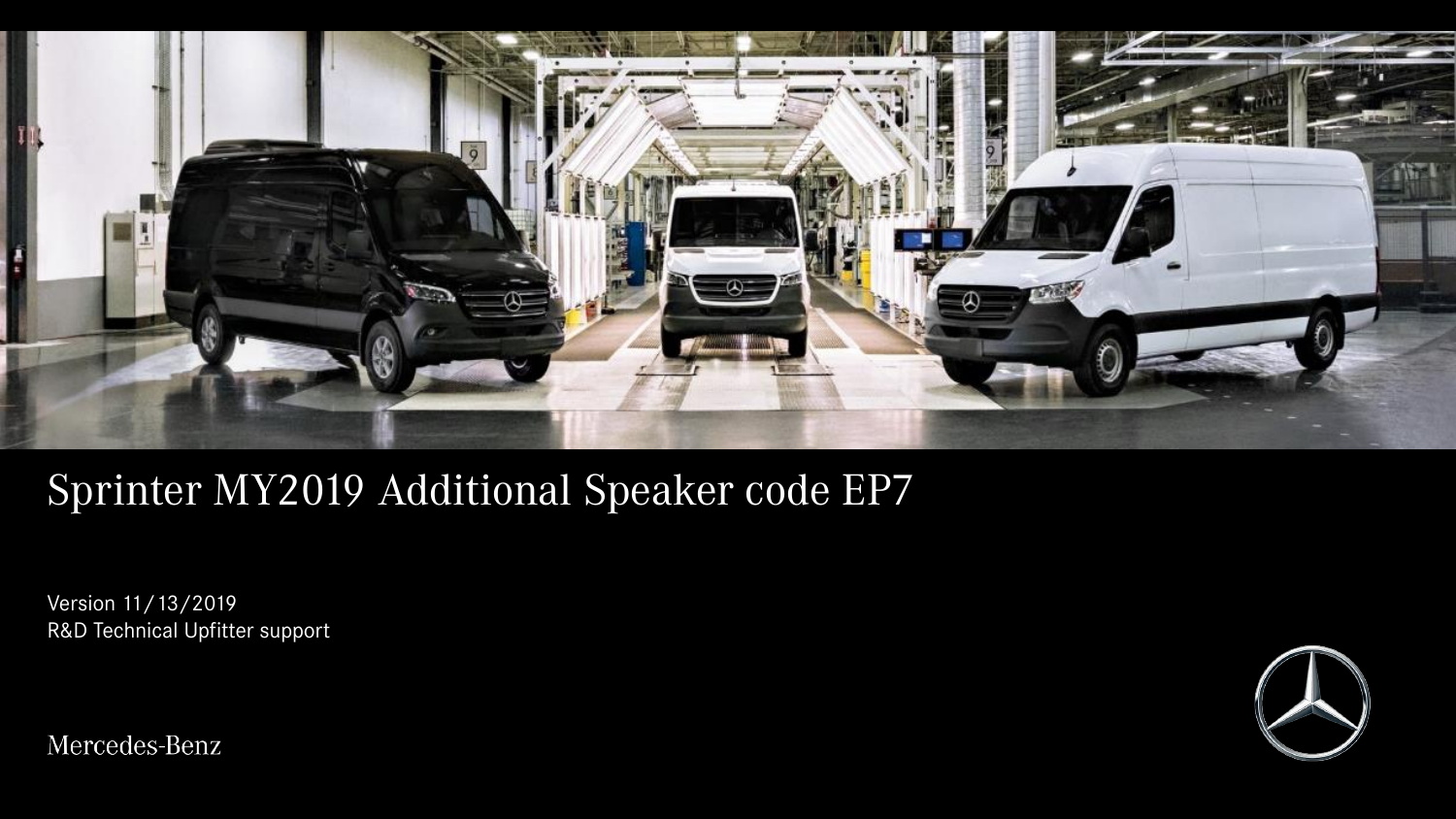Mercedes-Benz USA, LLC does not warrant the accuracy of the information contained in this bulletin and reserves the right to modify or append this bulletin without prior notification. Mercedes-Benz disclaims all liability associated with the provision of this bulletin.

This bulletin is not intended to serve as a work instruction, but merely to provide some helpful information for upfitters to take into consideration before retrofitting or modifying a Mercedes-Benz or Freightliner Sprinter.

Prior to making any modification to or installing any equipment in or on a Mercedes-Benz or Freightliner Sprinter, you should review and insure compliance with all applicable laws and regulations, consult with Upfitter Management Vans for additional and updated information, and read the Body & Equipment Guidelines (BEG) for Sprinter Model Series 907.

### Upfitter Management Vans Contacts:

For information or upfitter inquiries please submit a request via our website: [www.upfitterportal.com](http://www.upfitterportalcom/)